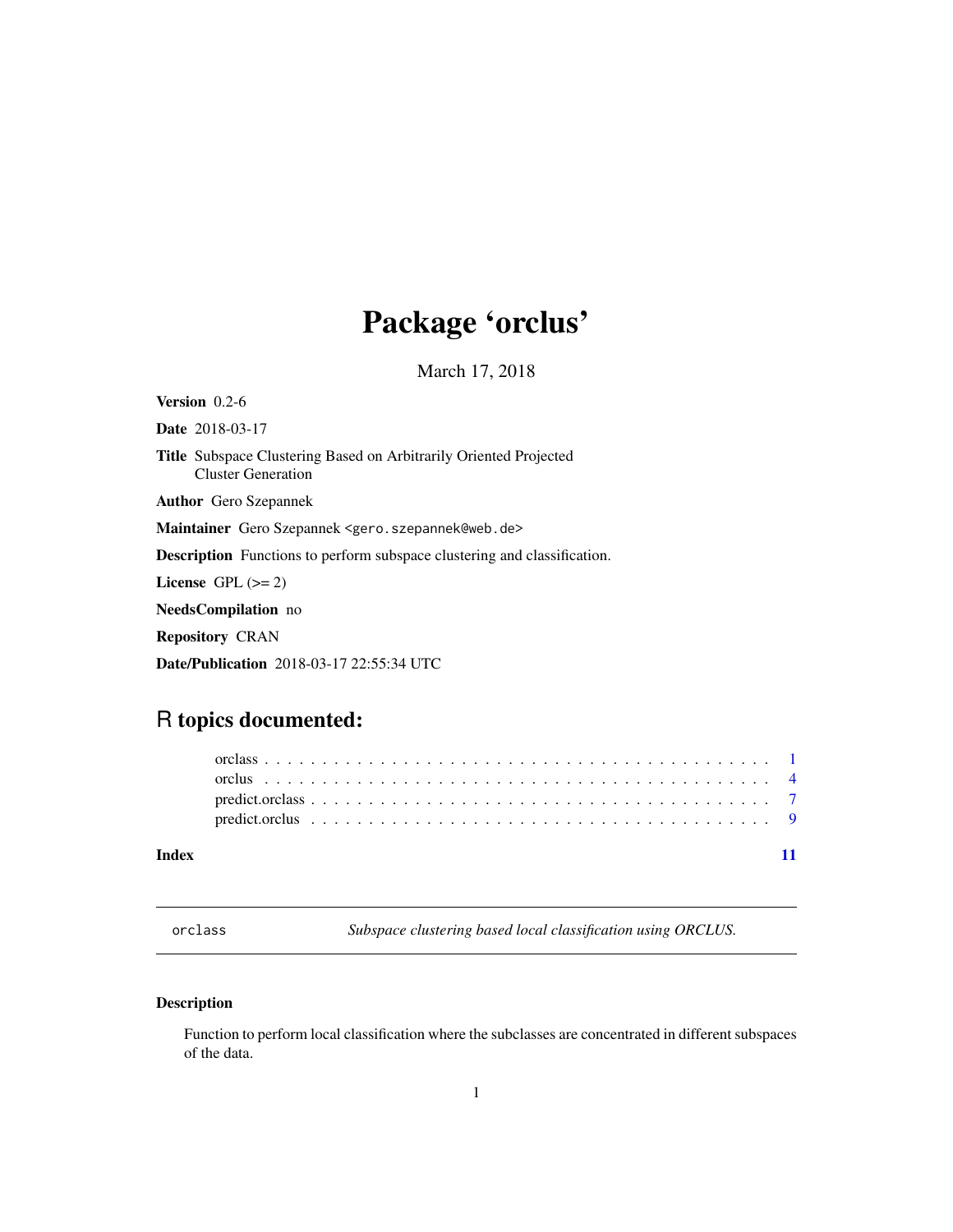#### Usage

```
orclass(x, ...)
## Default S3 method:
orclass(x, grouping, k, l, k0, a = 0.5, prior = NULL, inner.loops = 1,
                          predict.train = "nearest", verbose = TRUE, ...)
## S3 method for class 'formula'
orclass(formula, data = NULL, ...)
```
#### Arguments

| $\mathsf{x}$  | A matrix or data frame containing the explanatory variables. The method is<br>restricted to numerical data.                                                                                                         |
|---------------|---------------------------------------------------------------------------------------------------------------------------------------------------------------------------------------------------------------------|
| grouping      | A factor specifying the class for each observation.                                                                                                                                                                 |
| formula       | A formula of the form grouping $\sim x1 + x2 + $ That is, the response is the<br>grouping factor and the right hand side specifies the (non-factor) discriminators.                                                 |
| data          | Data frame from which variables specified in formula are to be taken.                                                                                                                                               |
| k             | Prespecifies the final number of clusters.                                                                                                                                                                          |
| 1             | Prespecifies the dimension of the final cluster-specific subspaces (equal for all<br>clusters).                                                                                                                     |
| k0            | Initial number of clusters (that are computed in the entire data space). Must be<br>greater than k. The number of clusters is iteratively decreased by factor a until<br>the final number of k clusters is reached. |
| a             | Prespecified factor for the cluster number reduction in each iteration step of the<br>algorithm.                                                                                                                    |
| prior         | Argument for optional specification of class prior probabilities if different from<br>the relative class frequencies.                                                                                               |
| inner.loops   | Number of repetitive iterations (i.e. recomputation of clustering and cluster-<br>specific subspaces) while the number of clusters and the subspace dimension<br>are kept constant.                                 |
| predict.train | Character pecifying whether prediction of training data should be pursued. If<br>"nearest" the class distribution in orclus cluster assignment is used for clas-<br>sification.                                     |
| verbose       | Logical indicating whether the iteration process sould be displayed.                                                                                                                                                |
| $\cdots$      | Currently not used.                                                                                                                                                                                                 |

#### Details

For each cluster the class distribution is computed.

#### Value

Returns an object of class orclass.

orclus.res Object of class orclus containing the resulting clusters.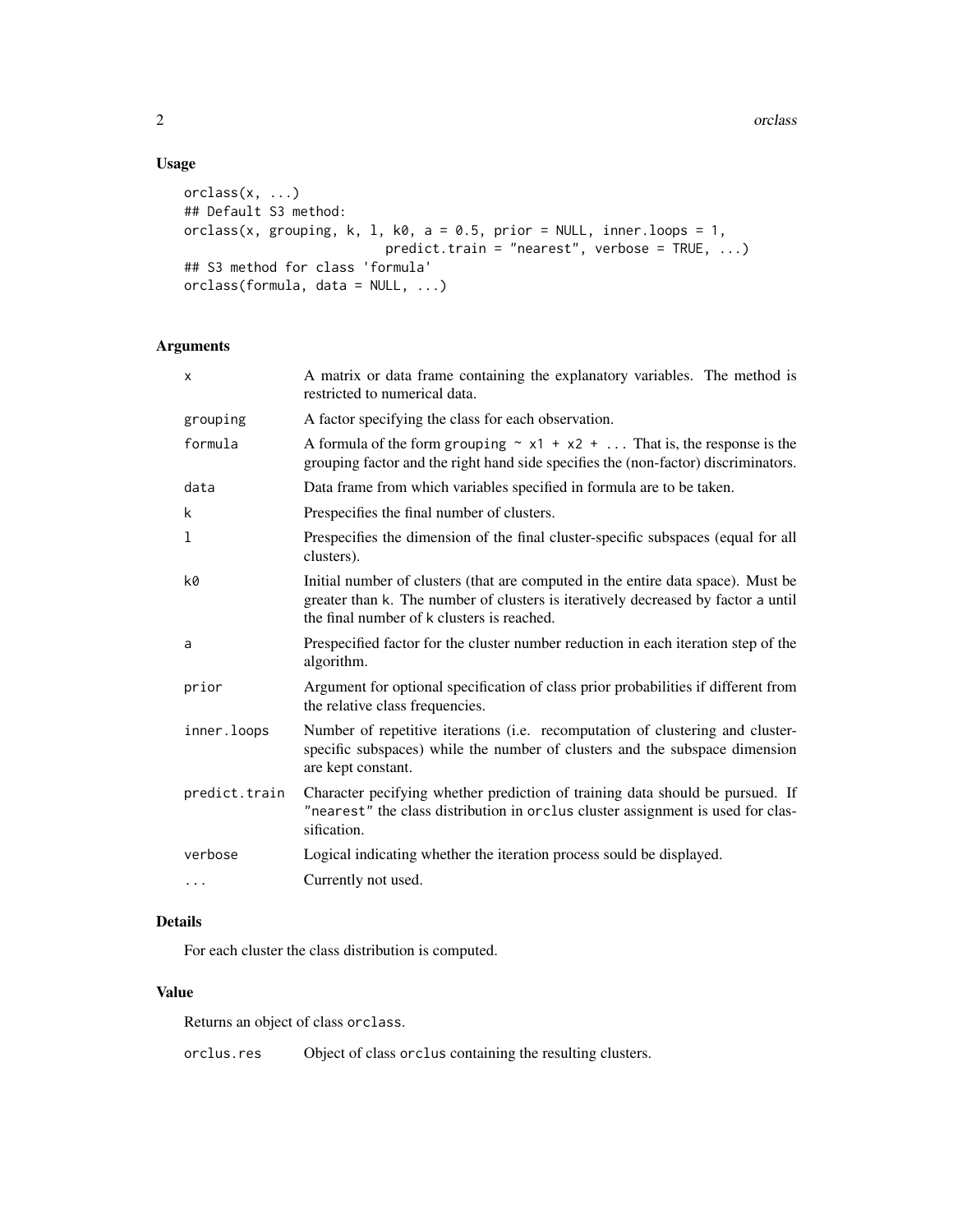#### <span id="page-2-0"></span>orclass 3

| cluster.posteriors |                                                                                                          |
|--------------------|----------------------------------------------------------------------------------------------------------|
|                    | Matrix of clusterwise class posterior probabilities where clusters are rows and<br>classes are coloumns. |
|                    | cluster priors Vector of relative cluster frequencies weighted by class priors.                          |
| purity             | Statistics indicating the discriminability of the identified clusters.                                   |
| prior              | Vector of class prior probabilities.                                                                     |
| predict.train      | Prediction of training data if specified.                                                                |
| orclass.call       | (Matched) function call.                                                                                 |

#### Author(s)

Gero Szepannek

#### References

Aggarwal, C. and Yu, P. (2000): *Finding generalized projected clusters in high dimensional spaces*, Proceedings of ACM SIGMOD International Conference on Management of Data, pp. 70-81.

#### See Also

[predict.orclass](#page-6-1), [orclus](#page-3-1), [predict.orclus](#page-8-1)

```
# definition of a function for parameterized data simulation
sim.orclus <- function(k = 3, nk = 100, d = 10, l = 4,
                      sd.cl = 0.05, sd.rest = 1, locshift = 1){
 ### input parameters for data generation
              number of clusters
 # nk observations per cluster
 # d original dimension of the data
 # 1 Subspace dimension where the clusters are concentrated
 # sd.cl (within cluster subspace) standard deviations for data generation
 # sd.rest standard deviations in the remaining space
 # locshift parameter of a uniform distribution to sample different cluster means
 x < - NULL
 for(i in 1:k){
 # cluster centers
 apts <- locshift*matrix(runif(l*k), ncol = l)
 # sample points in original space
 xi.original \le cbind(matrix(rnorm(nk \star l, sd = sd.cl), ncol=l) + matrix(rep(apts[i,], nk),
                             ncol = 1, byrow = TRUE),
                      matrix(rnorm(nk * (d-1), sd = sd.rest), ncol = (d-1)))# subspace generation
 sym.mat <- matrix(nrow=d, ncol=d)
 for(m in 1:d){
   for(n in 1:m){
     sym.mat[m,n] <- sym.mat[n,m] <- runif(1)
     }
```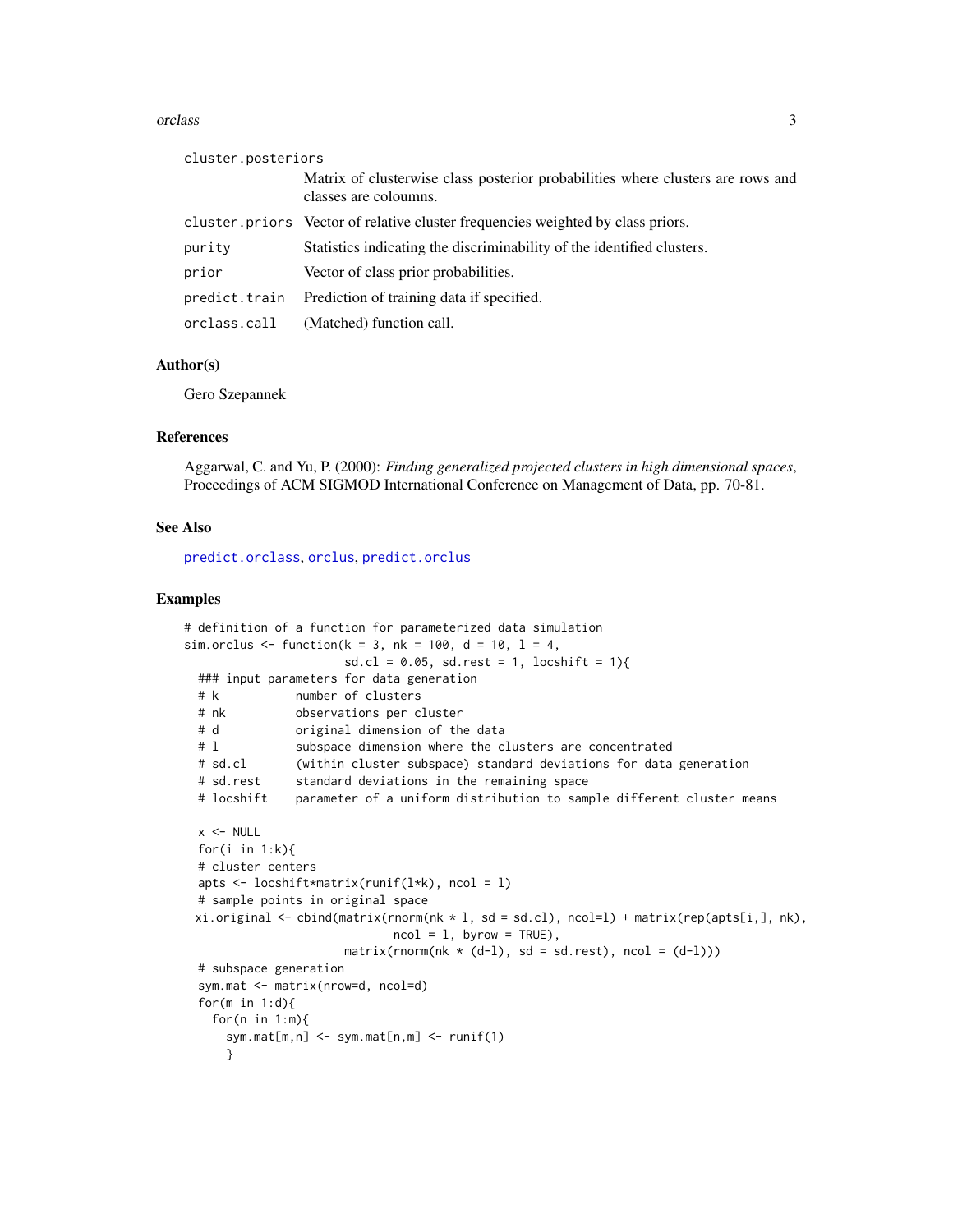```
}
  subspace <- eigen(sym.mat)$vectors
  # transformation
  xi.transformed <- xi.original %*% subspace
  x <- rbind(x, xi.transformed)
  }
  clids \leq rep(1:k, each = nk)
  result \le list(x = x, cluster = clids)
  return(result)
  }
# simulate data of 2 classes where class 1 consists of 2 subclasses
simdata <- sim.orclus(k = 3, nk = 200, d = 15, l = 4,
                      sd.cl = 0.05, sd.rest = 1, locshift = 1)
x <- simdata$x
y <- c(rep(1,400), rep(2,200))
res <- orclass(x, y, k = 3, 1 = 4, k0 = 15, a = 0.75)
res
# compare results
table(res$predict.train$class, y)
```
<span id="page-3-1"></span>

| orclus | Arbitrarily ORiented projected CLUSter generation |  |
|--------|---------------------------------------------------|--|
|--------|---------------------------------------------------|--|

#### Description

Function to perform subspace clustering where the clusters are concentrated in different cluster specific subspaces of the data.

#### Usage

 $orclus(x, \ldots)$ ## Default S3 method: orclus(x, k, l, k0, a = 0.5, inner.loops = 1, verbose = TRUE, ...)

#### Arguments

| X  | A matrix or data frame containing the explanatory variables. The method is<br>restricted to numerical data.                                                                                                         |
|----|---------------------------------------------------------------------------------------------------------------------------------------------------------------------------------------------------------------------|
| k  | Prespecifies the final number of clusters.                                                                                                                                                                          |
| 1  | Prespecifies the dimension of the final cluster-specific subspaces (equal for all<br>clusters).                                                                                                                     |
| k0 | Initial number of clusters (that are computed in the entire data space). Must be<br>greater than k. The number of clusters is iteratively decreased by factor a until<br>the final number of k clusters is reached. |

<span id="page-3-0"></span>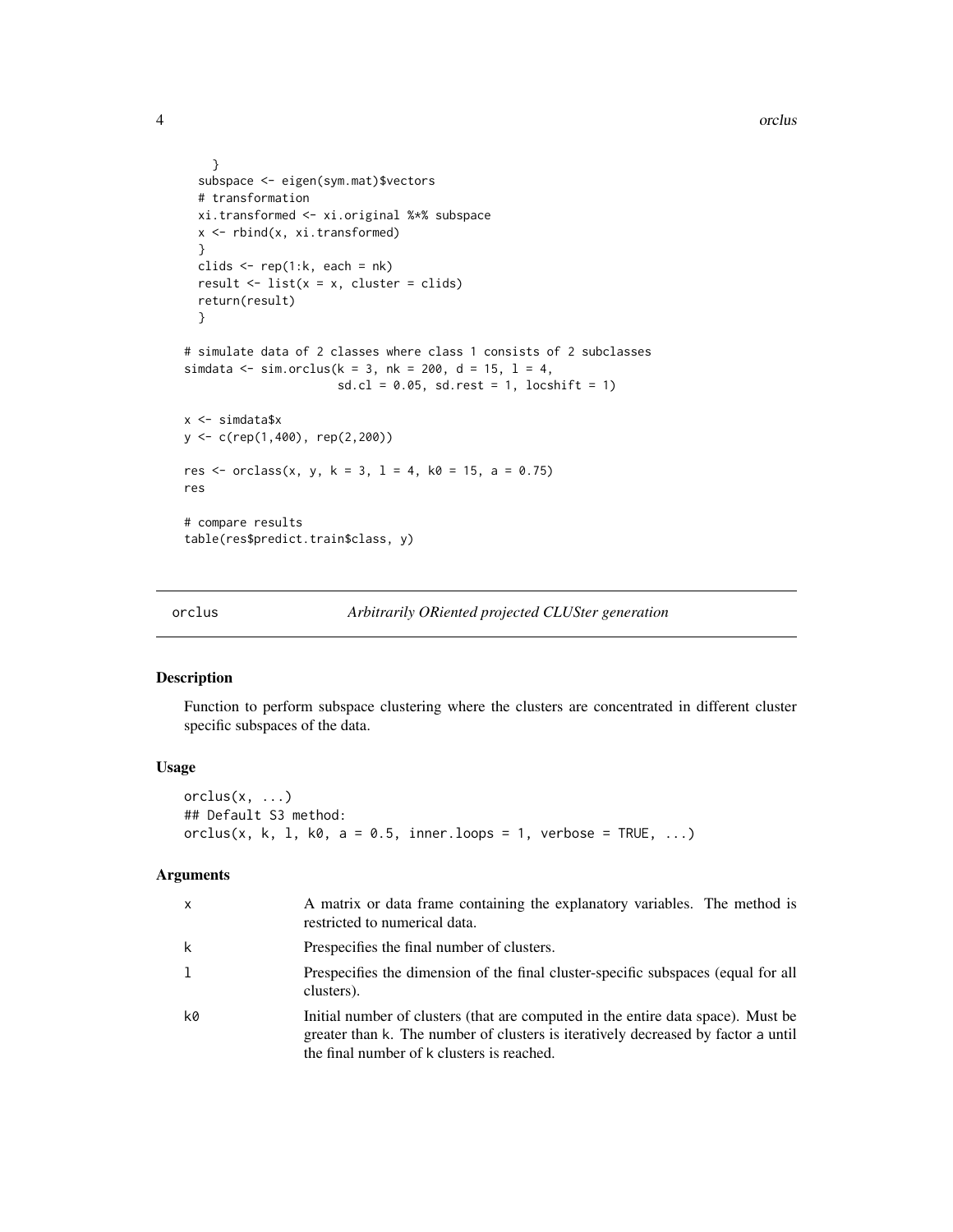#### <span id="page-4-0"></span>orclus 5

| a           | Prespecified factor for the cluster number reduction in each iteration step of the<br>algorithm.                                                                                    |
|-------------|-------------------------------------------------------------------------------------------------------------------------------------------------------------------------------------|
| inner.loops | Number of repetitive iterations (i.e. recomputation of clustering and cluster-<br>specific subspaces) while the number of clusters and the subspace dimension<br>are kept constant. |
| verbose     | Logical indicating whether the iteration process sould be displayed.                                                                                                                |
|             | Currently not used.                                                                                                                                                                 |

#### Details

The function performs ORCLUS subspace clustering (Aggarwal and Yu, 2000). Simultaneously both cluster assignments as well as cluster specific subspaces are computed. Cluster assignments have minimal euclidean distance from the cluster centers in the corresponding subspaces. As an extension to the originally proposed algorithm initialization in the full data space is done by calling [kmeans](#page-0-1) for k0 clusters. Further, by inner. loops a number of repetitions during the iteration process for each number of clusters and subspace dimension can be specified. An outlier option has not been implemented. Even though increasing the initialzation parameter k0 most strongly effects the computation time it should be chosen as large as possible (at least several times greater then k).

#### Value

Returns an object of class orclus. Its structure is similar to objects resulting from calling [kmeans](#page-0-1).

| cluster              | Returns the final cluster labels.                                                                                                                                                                                                            |  |  |  |
|----------------------|----------------------------------------------------------------------------------------------------------------------------------------------------------------------------------------------------------------------------------------------|--|--|--|
| centers              | A matrix where each row corresponds to a cluster center (in the original space).                                                                                                                                                             |  |  |  |
| size                 | The final number of observations in each cluster.                                                                                                                                                                                            |  |  |  |
| subspaces            | List of matrices for projection of the data onto the cluster-specific supspaces by<br>post-multiplication.                                                                                                                                   |  |  |  |
| subspace.dimension   |                                                                                                                                                                                                                                              |  |  |  |
|                      | Dimension of the final subspaces.                                                                                                                                                                                                            |  |  |  |
| within.projenss      |                                                                                                                                                                                                                                              |  |  |  |
|                      | Corresponds to withinss of kmeans objects: projected within cluster energies<br>for each cluster.                                                                                                                                            |  |  |  |
| sparsity.coefficient |                                                                                                                                                                                                                                              |  |  |  |
|                      | Sparsity coefficient of the clustering result. If its value is close to 1 the subspace<br>dimension may have been chosen too large. A small value close to 0 can be<br>interpreted as a hint that a strong cluster structure has been found. |  |  |  |
| orclus.call          | (Matched) function call.                                                                                                                                                                                                                     |  |  |  |

### Author(s)

Gero Szepannek

#### References

Aggarwal, C. and Yu, P. (2000): *Finding generalized projected clusters in high dimensional spaces*, Proceedings of ACM SIGMOD International Conference on Management of Data, pp. 70-81.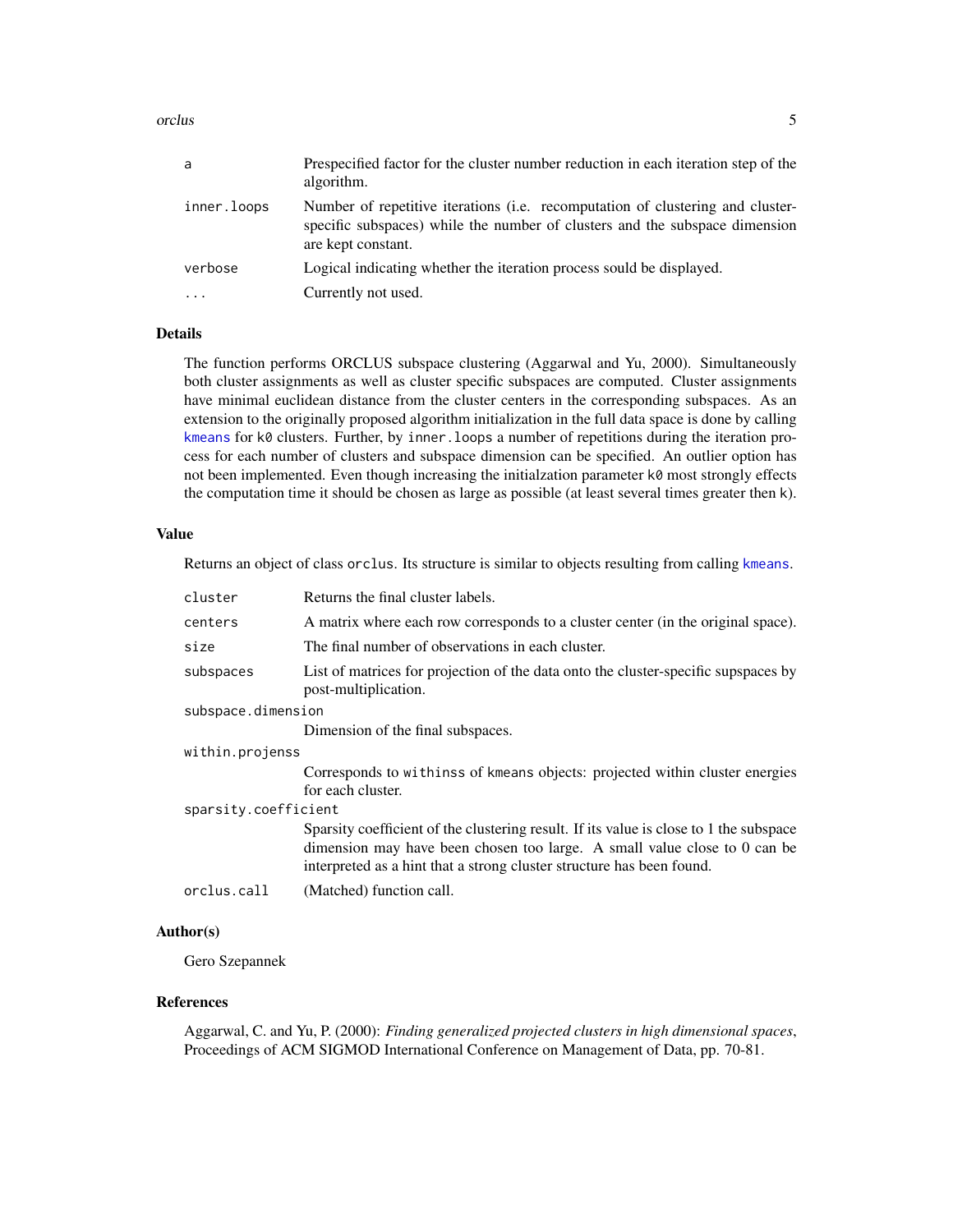**6** orclus and the contract of the contract of the contract of the contract of the contract of the contract of the contract of the contract of the contract of the contract of the contract of the contract of the contract of

#### See Also

[predict.orclus](#page-8-1)

```
# generate simple artificial example of two clusters
clus1.v1 <- runif(100)
clus2.v1 <- runif(100)
xample <- rbind(cbind(clus1.v1, 0.5 - clus1.v1), cbind(clus2.v1, -0.5 + clus2.v1))
plot(xample, col=rep(1:2, each=100))
# try standard kmeans clustering
kmeans.res <- kmeans(xample, 2)
plot(xample, col = kmeans.res$cluster)
# use orclus instead
orclus.res <- orclus(x = xample, k = 2, l = 1, k0 = 8, a = 0.5)
plot(xample, col = orclus.res$cluster)
# show data in cluster-specific subspaces
par(mfrow=c(1,2))
for(i in 1:length(orclus.res$size)) plot(xample %*% orclus.res$subspaces[[i]],
   col = orclus.res$cluster, ylab = paste("Identified subspace for cluster",i))
### second 'more multivariate' example to play with...
# definition of a function for parameterized data simulation
sim.orclus <- function(k = 3, nk = 100, d = 10, l = 4,
                      sd. cl = 0.05, sd. rest = 1, locshift = 1{
 ### input parameters for data generation
 # k number of clusters
 # nk observations per cluster
 # d original dimension of the data
 # 1 Subspace dimension where the clusters are concentrated
 # sd.cl (within cluster subspace) standard deviations for data generation
 # sd.rest standard deviations in the remaining space
 # locshift parameter of a uniform distribution to sample different cluster means
 x < - NULL
 for(i in 1:k){
 # cluster centers
 apts <- locshift*matrix(runif(l*k), ncol = l)
 # sample points in original space
 xi.original \leq cbind(matrix(rnorm(nk * l, sd = sd.cl), ncol=l) + matrix(rep(apts[i,], nk),
                             ncol = 1, byrow = TRUE),
                      matrix(rnorm(nk * (d-1), sd = sd.rest), ncol = (d-1)))# subspace generation
 sym.mat <- matrix(nrow=d, ncol=d)
 for(m in 1:d){
   for(n in 1:m){
     sym.mat[m,n] <- sym.mat[n,m] <- runif(1)
```
<span id="page-5-0"></span>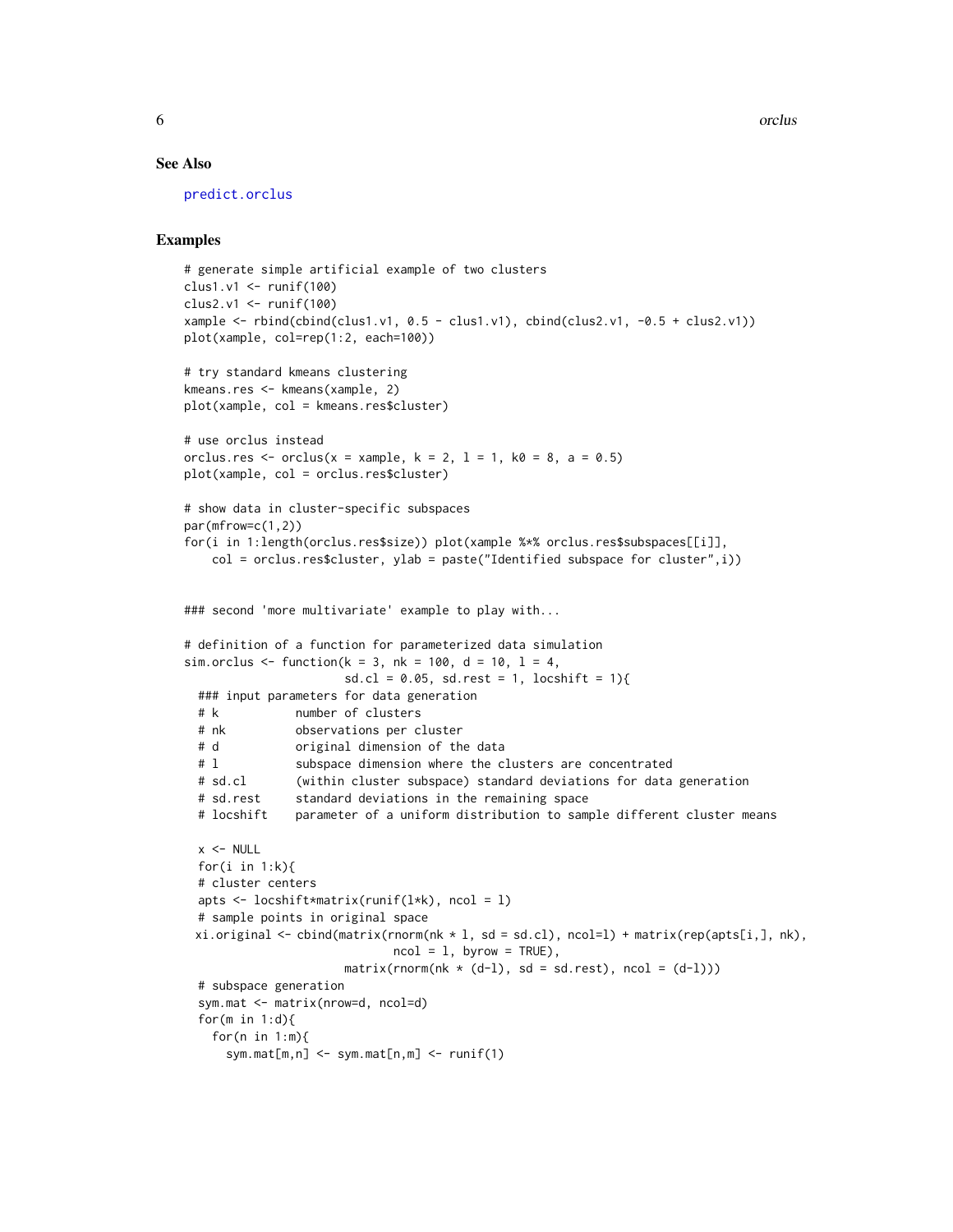```
}
   }
 subspace <- eigen(sym.mat)$vectors
 # transformation
 xi.transformed <- xi.original %*% subspace
 x <- rbind(x, xi.transformed)
 }
 clids \leq rep(1:k, each = nk)
 result \le list(x = x, cluster = clids)
 return(result)
 }
# simulate data, you can play with different parameterizations...
simdata <- sim.orclus(k = 3, nk = 200, d = 15, l = 4,
                      sd.cl = 0.05, sd.rest = 1, locshift = 1)
# apply kmeans and orclus
kmeans.res2 <- kmeans(simdata$x, 3)
orclus.res2 <- orclus(x = simdata$x, k = 3, l = 4, k\theta = 15, a = 0.75)
cat("SC: ", orclus.res2$sparsity.coefficient, "\n")
# compare results
table(kmeans.res2$cluster, simdata$cluster)
table(orclus.res2$cluster, simdata$cluster)
```
<span id="page-6-1"></span>predict.orclass *Subspace clustering based local classification using ORCLUS.*

#### Description

Assigns clusters and distances and classes for new data according to the intrinsic subspace clusters of an [orclass](#page-0-2) classification model.

#### Usage

```
## S3 method for class 'orclass'
predict(object, newdata, type = "nearest", ...)
```
#### Arguments

| object    | Model resulting from a call of <b>orclass</b> .                                                               |
|-----------|---------------------------------------------------------------------------------------------------------------|
| newdata   | A matrix or data frame to be clustered by the given model.                                                    |
| type      | Default "nearest" computes relative class frequencies of nearest cluster as<br>class posterior probabilities. |
| $\ddotsc$ | Currently not used.                                                                                           |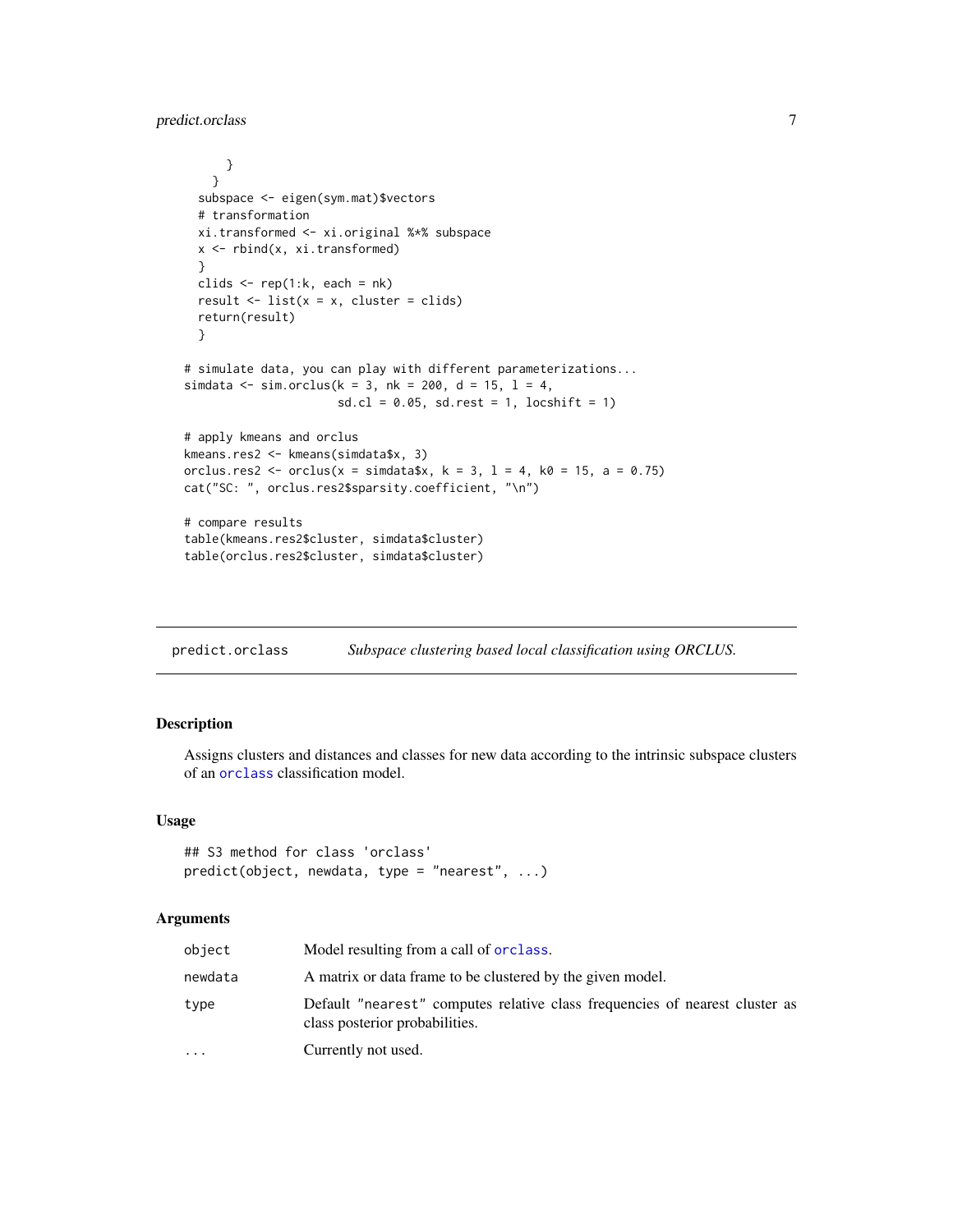#### <span id="page-7-0"></span>Details

For prediction the class distribution of the "nearest"" cluster is used. If type = "fuzzywts" cluster memberships (see e.g. Bezdek, 1981) are computed based on the cluster distances of cluster assignment by [predict.orclus](#page-8-1). For orclass prediction the class distributions of the clusters are weigthed using the cluster memberships of an observation.

#### Value

| class     | Vector of predicted class levels.                                                                                      |
|-----------|------------------------------------------------------------------------------------------------------------------------|
| posterior | Matrix where coloumns contain class posterior probabilities.                                                           |
| distances | A matrix where coloumns are the distances to all cluster centers in the corre-<br>sponding subspaces for the new data. |
| cluster   | The resulting cluster labels for the new data.                                                                         |

#### Author(s)

Gero Szepannek

#### References

Aggarwal, C. and Yu, P. (2000): *Finding generalized projected clusters in high dimensional spaces*, Proceedings of ACM SIGMOD International Conference on Management of Data, pp. 70-81.

Bezdek, J. (1981): *Pattern recognition with fuzzy objective function algorithms*, Kluwer Academic, Norwell, MA.

#### See Also

[orclass](#page-0-2), [orclus](#page-3-1), [predict.orclus](#page-8-1)

```
# definition of a function for parameterized data simulation
sim.orclus <- function(k = 3, nk = 100, d = 10, l = 4,
                     sd.cl = 0.05, sd.rest = 1, locshift = 1){
 ### input parameters for data generation
 # k number of clusters
 # nk observations per cluster
 # d original dimension of the data
 # l subspace dimension where the clusters are concentrated
 # sd.cl (within cluster subspace) standard deviations for data generation
 # sd.rest standard deviations in the remaining space
 # locshift parameter of a uniform distribution to sample different cluster means
 x < - NULL
 for(i in 1:k}{
 # cluster centers
 apts <- locshift*matrix(runif(l*k), ncol = l)
 # sample points in original space
 xi.original \le cbind(matrix(rnorm(nk \star l, sd = sd.cl), ncol=l) + matrix(rep(apts[i,], nk),
```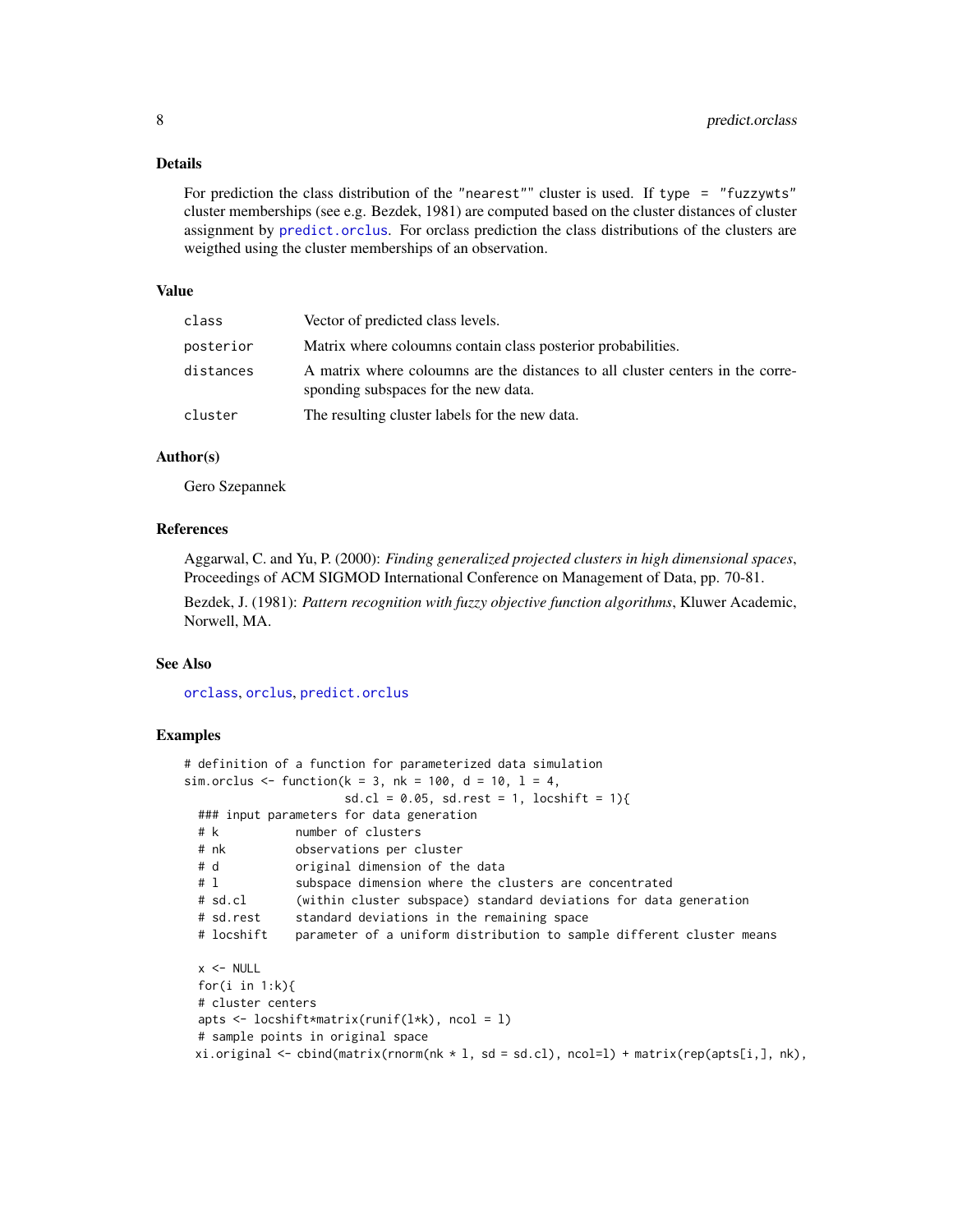#### <span id="page-8-0"></span>predict.orclus 9

```
ncol = 1, byrow = TRUE),
                       matrix(rnorm(nk * (d-1), sd = sd.rest), ncol = (d-1)))# subspace generation
  sym.mat <- matrix(nrow=d, ncol=d)
  for(m in 1:d){
    for(n in 1:m){
      sym.mat[m,n] <- sym.mat[n,m] <- runif(1)
      }
   }
  subspace <- eigen(sym.mat)$vectors
  # transformation
  xi.transformed <- xi.original %*% subspace
  x <- rbind(x, xi.transformed)
  }
  clids \leq rep(1:k, each = nk)
  result \le list(x = x, cluster = clids)
  return(result)
  }
# simulate data of 2 classes where class 1 consists of 2 subclasses
simdata <- sim.orclus(k = 3, nk = 200, d = 15, l = 4,
                      sd.cl = 0.05, sd.rest = 1, locshift = 1)
x <- simdata$x
y <- c(rep(1,400), rep(2,200))
res <- orclass(x, y, k = 3, l = 4, k0 = 15, a = 0.75)
prediction <- predict(res, x)
# compare results
table(prediction$class, y)
```
<span id="page-8-1"></span>predict.orclus *Arbitrarily ORiented projected CLUSter generation*

#### Description

Assigns clusters and distances to cluster centers in the corresponding subspaces for new data according to a subspace clustering model of class [orclus](#page-3-1).

#### Usage

```
## S3 method for class 'orclus'
predict(object, newdata, ...)
```
#### Arguments

| object                  | Model resulting from a call of <b>orclus</b> .             |
|-------------------------|------------------------------------------------------------|
| newdata                 | A matrix or data frame to be clustered by the given model. |
| $\cdot$ $\cdot$ $\cdot$ | Currently not used.                                        |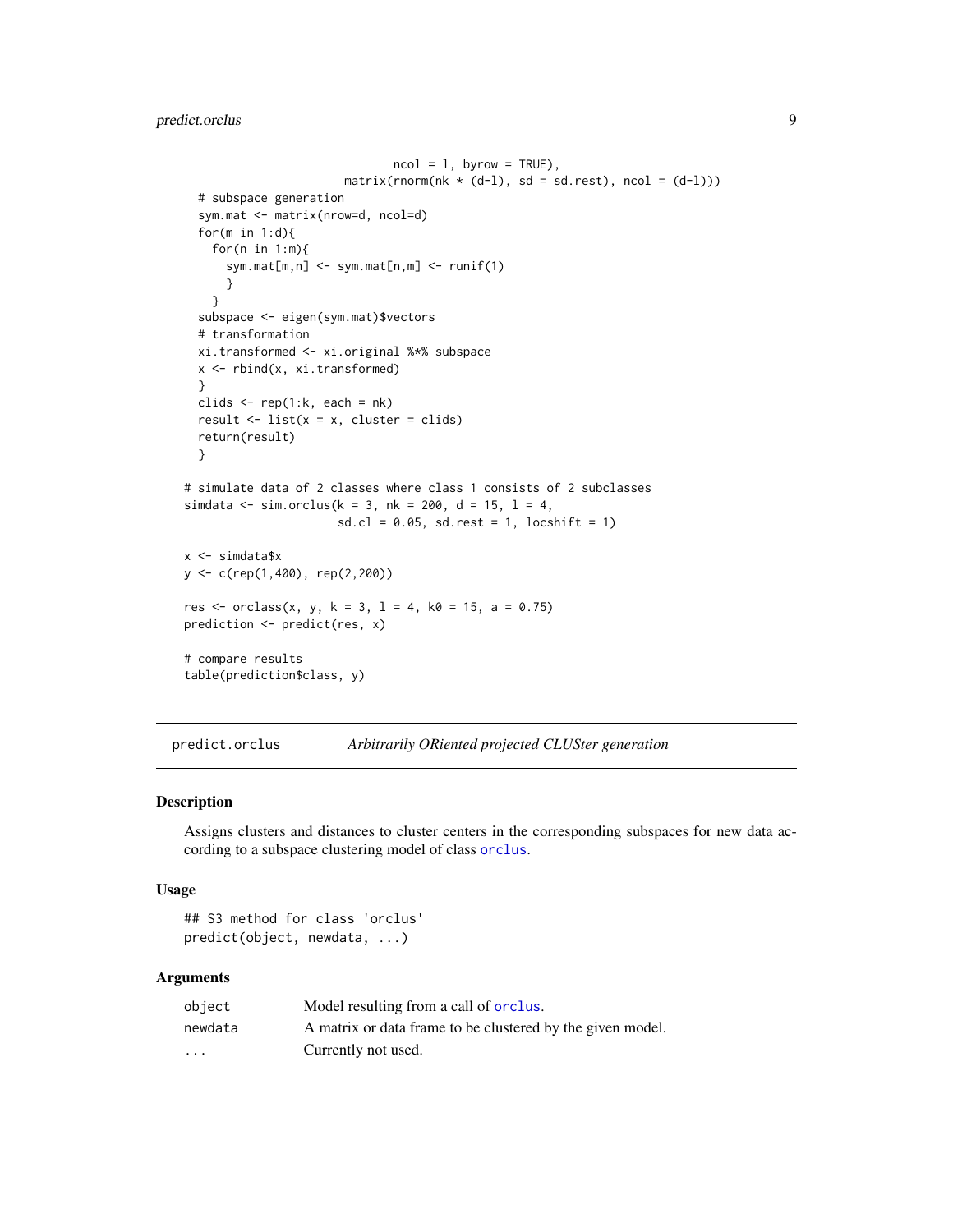#### <span id="page-9-0"></span>Value

| distances | A matrix where coloumns are the distances to all cluster centers in the corre- |
|-----------|--------------------------------------------------------------------------------|
|           | sponding subspaces for the new data.                                           |
| cluster   | The resulting cluster labels for the new data.                                 |

#### Author(s)

Gero Szepannek

#### References

Aggarwal, C. and Yu, P. (2000): *Finding generalized projected clusters in high dimensional spaces*, Proceedings of ACM SIGMOD International Conference on Management of Data, pp. 70-81.

#### See Also

[orclus](#page-3-1)

```
# generate simple artificial example of two clusters
clus1.v1 <- runif(100)
clus2.v1 <- runif(100)
xample <- rbind(cbind(clus1.v1, 0.5 - clus1.v1), cbind(clus2.v1, -0.5 + clus2.v1))
orclus.res <- orclus(x = xample, k = 2, l = 1, k0 = 8, a = 0.5)
# generate new data and predict it using the
newclus1.v1 <- runif(100)
newclus2.v1 <- runif(100)
true.clusterids \leq rep(1:2, each = 100)
xample2 <- rbind(cbind(newclus1.v1, 0.5 - newclus1.v1),
                 cbind(newclus2.v1, -0.5 + newclus2.v1))
orclus.prediction <- predict(orclus.res, xample2)
table(orclus.prediction$cluster, true.clusterids)
```